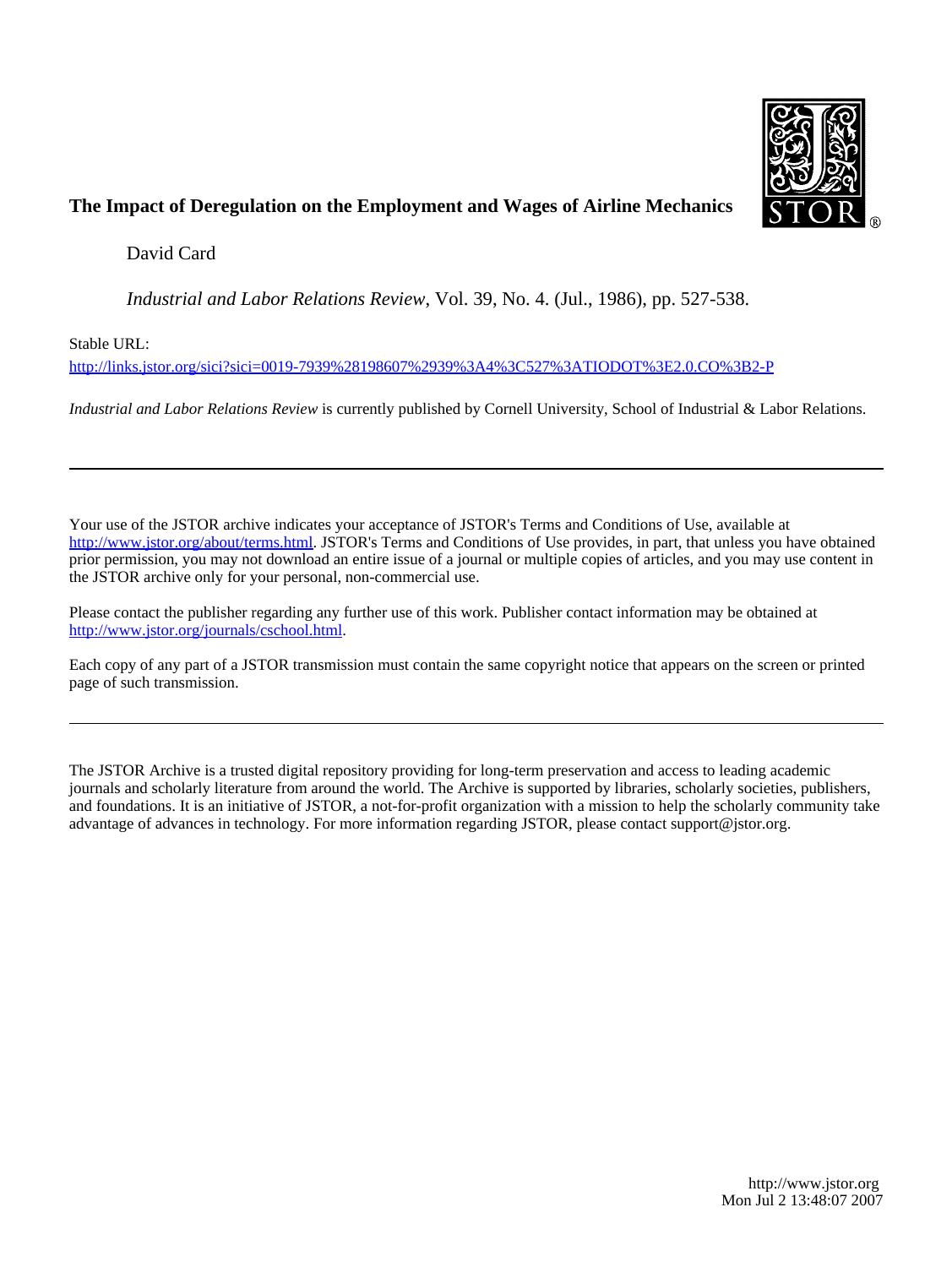# THE IMPACT OF DEREGULATION ON THE EMPLOYMENT AND WAGES OF AIRLINE MECHANICS

#### DAVID CARD"

This paper describes the effects of deregulation on negotiated wage rates and employment levels of aircraft mechanics in the scheduled airline industry between 1978 and 1984. A firm-by-firm analysis of the established trunk airlines shows relatively small changes in real wage rates since 1978, and only recent changes in interfirm wage differentials. Employment growth rates, however, have varied widely, both among the establishecl trunk airlines and between them and the new-entrant and former local service airlines. The data suggest that deregulation shifted 5,000 to 7,000 maintenance jobs from the established trunks to the smaller airlines. 'The shift may have reduced average hourly earnings of mechanics in the industry by as much as 5 percent below the level they would have reached in the absence of deregulation.

THE recent experience of the airline publicized contract renegotiations, often industry provides a remarkable case involving wage concessions or two-tiered study for the analysis of wage and employ- wage schedules. study for the analysis of wage and employment outcomes under trade unions. Since This paper describes the impact of de-<br>passage of the Airline Deregulation Act in regulation on the wage rates and employpassage of the Airline Deregulation Act in regulation on the wage rates and employ-<br>1978, the relative output of the trunk<sup>1</sup> air- ment of airline mechanics at the trunk 1978, the relative output of the trunk<sup>1</sup> air-<br>lines has steadily declined, while that of new airlines between 1978 and 1984.<sup>2</sup> The analentrants and former local service carriers ysis is preliminary since the full effect of has steadily increased. These changes have deregulation has not yet been felt, and been associated with substantial reductions mechanics' wages are established in longin employment at the trunks and widely term contracts that adjust slowly to external

involving wage concessions or two-tiered

airlines between 1978 and 1984.<sup>2</sup> The analshocks. Nevertheless, the experience of airline mechanics in the first six years of de-\*The author is Assistant Professor of Economics at regulation yields a number of insights into the response of trade unions to an increase<br>in product market competition.

Among the three major groups of skilled

*Industrial and Labor-Relations Review, Vol. 39, No. 4 (July 1986).* © by Cornell University. 00 19-799918615904 *\$0* 1.OO

Princeton University. He thanks Richard Johnson for supplying some of the data for this study, Robert LaLonde and Dan Sichel for assistance, and George<br>Jakubson for helpful comments and suggestions.

<sup>&</sup>lt;sup>1</sup>Before 1981 the Civil Aeronautics Board categorized airlines into trunks, local-service airlines, and a variety of other designations (such as All-Cargo Carriers, Alaskan Carriers, and Hawaiian Carriers). The regulation on industrial relations in the airline indus-<br>trunk airlines included the largest firms in the indus- try. See in particular the papers by Hendriks, Feuille, try, with authority to service major domestic and inter- and Szerszen (1980), Northrup (1983), and Cappelli<br>national routes. In 1978 the trunks were American, (1985). Cordes, Goldfarb, and Johnson (1984) describe national routes. In 1978 the trunks were American, (1985). Cordes, Goldfarb, and Johnson (1984) describe<br>Braniff, Continental, Delta, National, Northwest, Pan the likely effect of job loss compensation provisions American, Trans World, United, and Western. In this of the Airline Deregulation Act. Bailey, Graham, and paper, I use the term *trunks* to refer to these airlines Kaplan (1985) give an overview of deregulation's effect plus USAir. **but a straight a straight a straight a** control on the industry as a whole.

 $\overline{P}$ <sup>2</sup>There is a growing literature on the effect of detry. See in particular the papers by Hendriks, Feuille, the likely effect of job loss compensation provisions Kaplan (1985) give an overview of deregulation's effect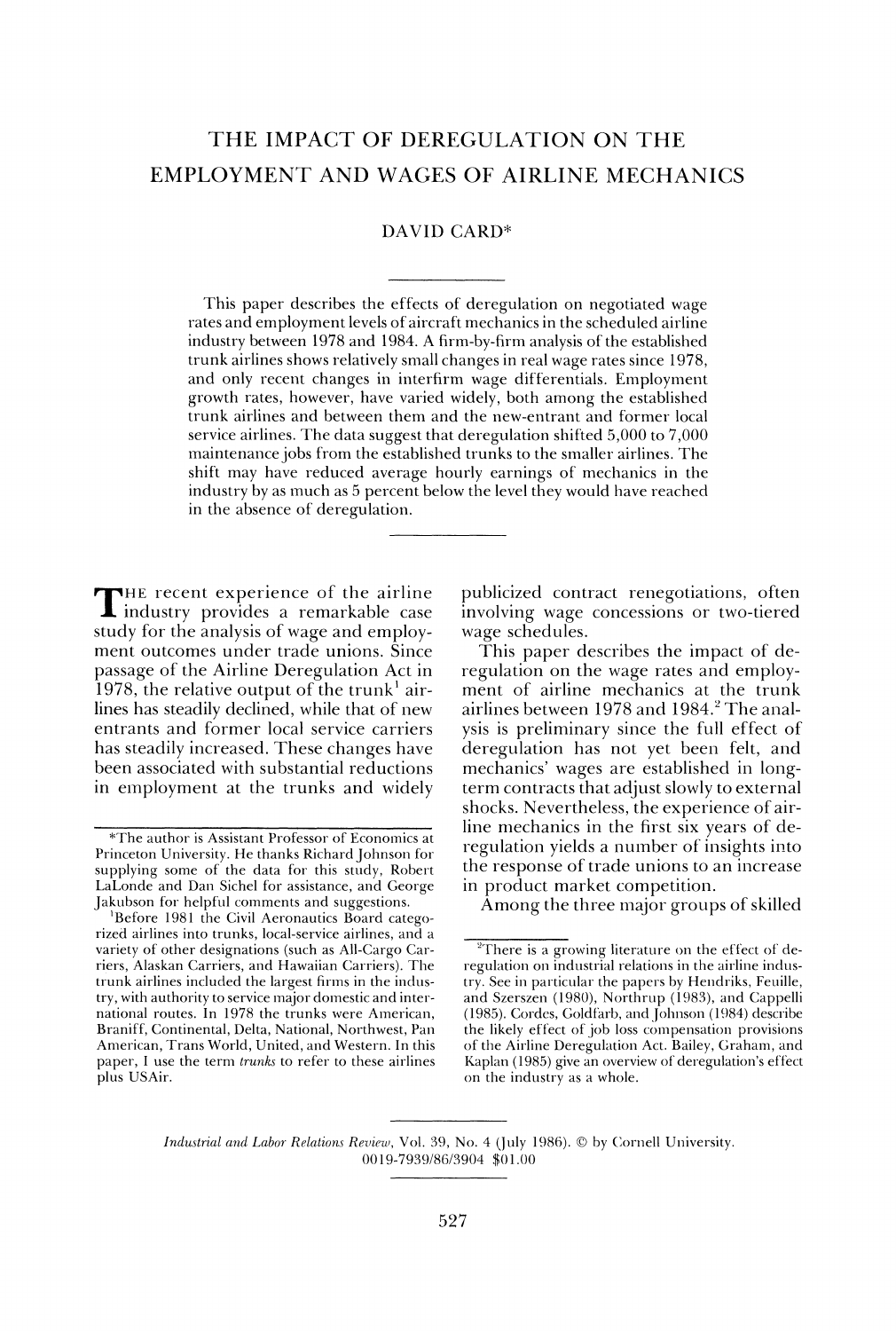employees in the airline industry (pilots, flight attendants, and mechanics), airline mechanics are atypical. First, their training and skills are relatively easily transferred out of the airline industry. Second, the services of mechanics are relatively easily replaced: many airlines purchase all or part of their maintenance services from outside contractors. Third, employment conditions for many mechanics resenlble those of industrial workers: roughly one-half of airline mechanics work at maintenance depots on conventional work schedules. For these reasons, of the three categories of skilled employees, airline mechanics are most similar to unionized workers elsewhere in the economy. It is natural, therefore, to look to the experiences of the mechanics in attempting to draw general conclusions from the deregulatory experience of the airline industry.

## Wages and Employment of Airline **Mechanics**

The data for this study consist of annual observations on employment, wages, and output at eleven of the largest airline firms in the United States: American, Braniff, Continental, Delta, Eastern, Northwest, PanAm, Transworld, United, USAir, and Western. Mechanics at seven of these airlines are represented by the International Association of Machinists and Aerospace Workers (IAM). Mechanics at American and PanAm are represented by the Transport Workers Union (TWU), mechanics at Western are represented by the Teamsters  $(IBT)$ , and mechanics at Delta are unorganized. The Machinists and Teamsters also represent mechanics at several smaller airlines and contract maintenance firms. $3$ 

### Wages

Table 1 presents a wage chronology for nine trunk airlines over the period 1966 to

1985.' The table contains wage rates for certified mechanics at the signing date of each new contract. For comparative purposes, the table also presents contract wage rates for certified aircraft mechanics at Boeing (as an example of an aircraft manufacturing firm), and average wage rates of maintenance mechanics and production workers in manufacturing industries.

A striking feature of the table is the uniformity across airlines in mechanics' wage rates in the years before deregulation. This uniformity persisted through the first two rounds of contract negotiations after deregulation began in 1978: the 1978-79 and  $1982-83$  rounds (rows 6 and 7 of the table). Very recently, however, wage differentials have opened up in the industry, with significantly lower wage rates at several of the financially troubled airlines. Wage rates at the financially sound airlines have maintained the pattern of equality established in the industry before deregulation.'

Several explanations have been offered for the long delay between passage of the Airline Deregulation Act in 1978 and the breakdown of pattern wage bargaining for airline mechanics. On one hand, entry of the new carriers and expansion of the former local-service airlines occurred slowly after 1978. On the other hand, product market competition and downward pressure on labor costs reached an unprecedented level during the 1982 recession, when two of the trunks (Braniff and Con-

 $3$ Based on 1984 employment figures for 92 percent of maintenance workers in the industry, the IAM represents 63 percent of airline mechanics, the TWU represents 22 percent, and the IBT represents 5 percent.

<sup>&</sup>lt;sup>4</sup>The wage data in Table 1 were assembled from a variety of sources, including contracts on file at the National Mediation Board and published reports in the Bureau of Labor Statistics' Current Wage Developments and the Bureau of National Affairs' Daily Labor  $\hat{Re}$ *port*. I am grateful to the Airline Division of the IBT for supplying me with copies of the Western Airlines contracts from 1966 to 1981.

 $^5$ The pattern of wages in Table 1 extends to many of the smaller unionized carriers in the industry. For example, the mechanics' wage rate was \$16.25 in September 1983 in the Ozark Airlines-Airline Mechanics Fraternal Association contract; \$15.91 in April 1983 in the Piedmont Airlines-IAM contract;  $$15.59$  in September 1983 in the Pacific Southwest Airlines-IBT contract; and \$15.91 in June 1983 in the Republic Airlines-IAhl contract. Concessionary contracts were subsequently signed at Pacific Southwest and Republic, whereas Ozark and Piedmont have retained wage parity with the more profitable trunk airlines.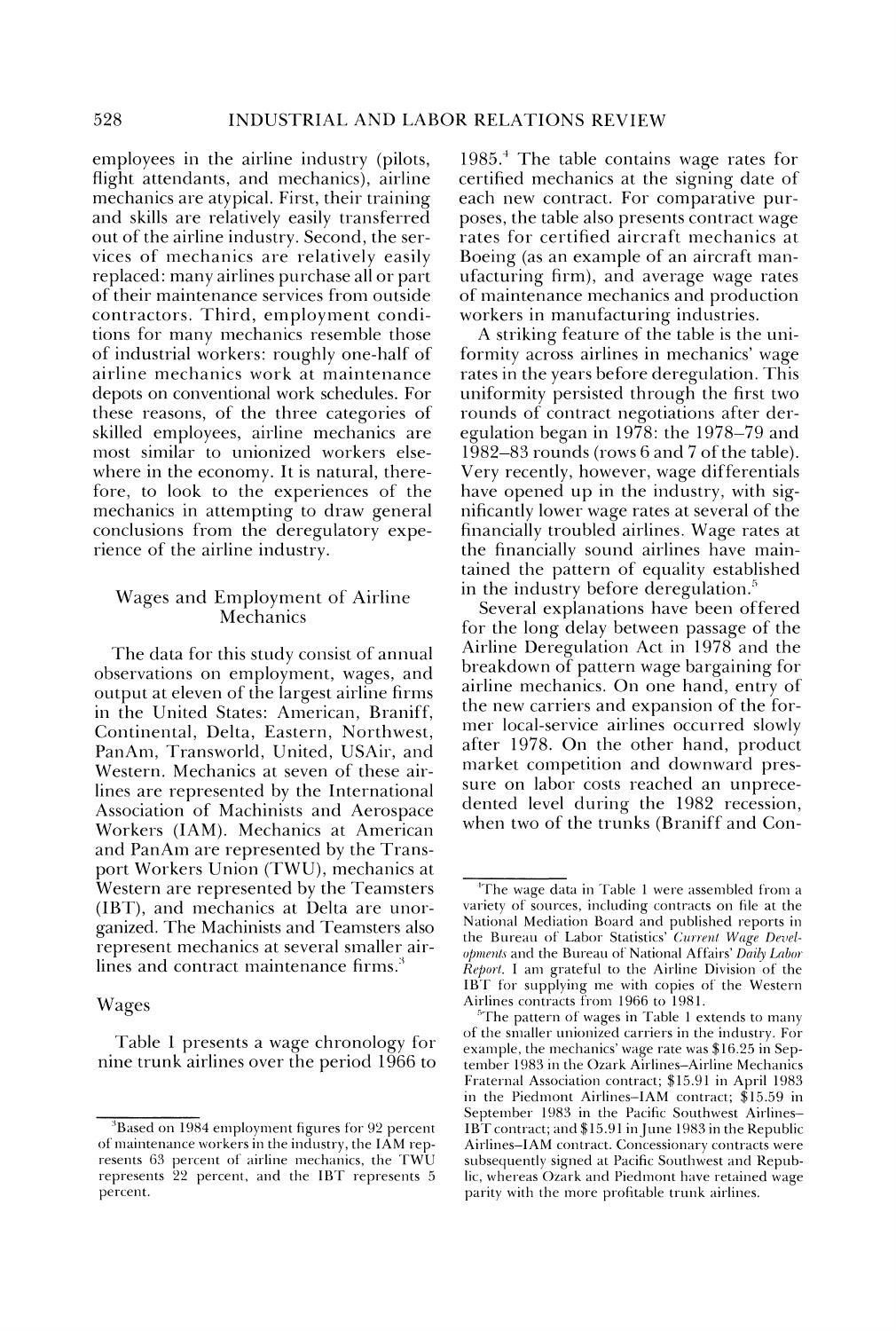| $\frac{1}{2}$                                                |
|--------------------------------------------------------------|
| $\sim$ $\sim$ $\sim$ $\sim$<br>l<br>l                        |
|                                                              |
|                                                              |
| l<br>ļ<br>l                                                  |
| $\vdots$                                                     |
| i                                                            |
| $\vdots$                                                     |
|                                                              |
|                                                              |
| ֧֖֖֖֖֖֧ׅ֧ׅ֧֧֧֧֧֧֧֧֧֧֧֧֧֚֚֚֚֚֚֚֚֚֚֚֚֚֚֚֚֚֬֝֬֜֓֡֜֓֜֩֓֓֜֓֜֓֜֓֜֜ |
| I                                                            |
| j                                                            |
| ׅ֘֒<br>֦֦֧֦֧֦֚֚֚֚֚֡֝֝<br>֧֚֝<br>l                            |
|                                                              |

| Workers in<br>duction<br>$M$ anu-<br>$\ensuremath{\mathit{factor}}\xspace^{-}$ in<br>g<br>3.05<br>3.66<br>4.25<br>5.02<br>6.43<br>\$2.74<br>$Pro-$<br>8.51<br>I<br>Mechanics<br>in Manu-<br>$t$ enance<br>factur-<br>ing<br>$Main-$<br>\$3,43<br>4.56<br>3.77<br>5.22<br>6.54<br>12.00<br>8.41<br>I<br>$\frac{Boe}{mg}$<br>$(3 - 64)$<br>$4.40$<br>(10-68)<br>$6.68$<br>10-74)<br>$8.70$<br>(11-77)<br>$12.20$<br>$10-80$<br>$10 - 83$<br>$(11-71)$<br>\$3.58<br>15.60<br>$\overline{\phantom{a}}$<br><sup>3</sup> Signing dates are in parentheses. Wage rates are for experienced mechanics, exclusive of line service and license differentials.<br>$Western^{\rm g}$<br>$\left(BT\right)$<br>$7.25(5-74)9.48(6-77)11.44(15.62)15.62(8-82)$<br>$12 - 66$<br>$(6 - 6)$<br>(8-69)<br>$6.07$ $(8-72)$<br>$(9 - 84)$<br>\$3.90<br>12.60<br>USAir<br>(IM)<br>$\begin{array}{c} 8.65 \\ (8-76) \\ 11.20 \\ (5-79) \\ 15.00 \\ (8-82) \end{array}$<br>$(6 - 66)$<br>$(8 - 69)$<br>$7.30$<br>(8-74)<br>$6.20$<br>(9-72)<br>$(4 - 85)$<br>4.85<br>\$3.70<br>17.25<br>United<br>$(\mathit{IAM})$<br>$10 - 69$<br>$\begin{array}{c} 7.30 \\ (5-74) \\ 8.23 \\ (2-75) \\ 11.10 \\ 11-78 \end{array}$<br>$$3.70$<br>$(6-66)$<br>$6.20$<br>$(8-72)$<br>$(3 - 82)$<br>$16.65$<br>(7-84)<br>4.90<br>$14.73$<br>$\frac{word^t}{(IAM)}$<br><b>Trans</b><br>$\begin{array}{c} 8.65 \\ (9-76) \\ 11.20 \\ 10-78 \end{array}$<br>$$3.70$<br>$(6-66)$<br>$4.82$<br>(1-70)<br>$12 - 72$<br>$7.50$<br>(3-75)<br>$(1 - 83)$<br>$(8 - 85)$<br>$6.20\,$<br>15.90<br>15.25<br>Northwes<br>Incumbent Trunks<br>$(IM) % \begin{minipage}[b]{.4\linewidth} \centering \centerline{\includegraphics[width=0.45\linewidth]{A-MD-10000.pdf} \centerline{\includegraphics[width=0.45\linewidth]{A-MD-10000.pdf} \centerline{\includegraphics[width=0.45\linewidth]{A-MD-10000.pdf} \centerline{\includegraphics[width=0.45\linewidth]{A-MD-10000.pdf} \centerline{\includegraphics[width=0.45\linewidth]{A-MD-10000.pdf} \centerline{\includegraphics[width=0.45\linewidth]{A-MD-10000.pdf} \centerline{\includegraphics[width=0.45\linewidth]{A-MD-10000.pdf} \centerline{\includegraphics[width=0$<br>$$3.70$<br>(6-66)<br>$11 - 69$<br>6.20<br>$(9-72)$<br>$7.30$<br>$(6-74)$<br>$8.21$<br>$8.21$<br>$11.64$<br>$(10-79)$<br>$(6 - 82)$<br>$(7 - 85)$<br>$14.60$<br>17.15<br>$4.85$<br>Eastern <sup>e</sup><br>(IM)<br>$^{7.30}_{-74)}$<br>$7.89$<br>$(1-76)$<br>$11.10$<br>$(4-79)$<br>$15.90$<br>$(3-83)$<br>$(5 - 85)$<br>$(6 - 66)$<br>$(4 - 69)$<br>$6.20$<br>10-72)<br>4.55<br>15.85<br>\$3.70<br>$\begin{array}{l} Com\\ time\\ tail\\ \end{array}$<br>$(4 - 85)$<br>$(6 - 66)$<br>$(9-69)$<br>$6.20$<br>$(9-72)$<br>$7.40$<br>$7.41$<br>$(8-74)$<br>$(1-76)$<br>11 43<br>9-79)<br>13.45<br>\$3.70<br>$4.70\,$<br>8.34<br>$\overline{\phantom{a}}$<br>$Braniff$<br>(IAM)<br>-84)<br>$4.55$<br>(4-69)<br>$.20$<br>$-72$<br>$\frac{8.23}{(3-76)}$<br>$-66$<br>$6.80$<br>(1-73)<br>$-79$<br>90<br>$\overline{\phantom{a}}$<br>$\sqrt{2}$<br>50<br>အံ့ ၆<br>Ö<br>କ<br>$\overline{a}$<br>$\frac{1}{4}$<br>ತೆ<br>American <sup>b</sup><br>(TWU)<br>$(5 - 66)$<br>$(5 - 74)$<br>$(6 - 76)$<br>$(2 - 78)$<br>$(2 - 83)$<br>$(3 - 69)$<br>$(9 - 85)$<br>5.75<br>9.75<br>\$3.78<br>$(5 - 71)$<br>8.27<br>15.69<br>17.79<br>4.60<br>7.10<br>Recent<br>2.1969<br>1.1966<br>3.1972<br>5.1976<br>6.1979<br>7.1983<br>8. Most<br>4.1974<br>Year |  |  |  |  |  | Jomparison Wages |  |
|------------------------------------------------------------------------------------------------------------------------------------------------------------------------------------------------------------------------------------------------------------------------------------------------------------------------------------------------------------------------------------------------------------------------------------------------------------------------------------------------------------------------------------------------------------------------------------------------------------------------------------------------------------------------------------------------------------------------------------------------------------------------------------------------------------------------------------------------------------------------------------------------------------------------------------------------------------------------------------------------------------------------------------------------------------------------------------------------------------------------------------------------------------------------------------------------------------------------------------------------------------------------------------------------------------------------------------------------------------------------------------------------------------------------------------------------------------------------------------------------------------------------------------------------------------------------------------------------------------------------------------------------------------------------------------------------------------------------------------------------------------------------------------------------------------------------------------------------------------------------------------------------------------------------------------------------------------------------------------------------------------------------------------------------------------------------------------------------------------------------------------------------------------------------------------------------------------------------------------------------------------------------------------------------------------------------------------------------------------------------------------------------------------------------------------------------------------------------------------------------------------------------------------------------------------------------------------------------------------------------------------------------------------------------------------------------------------------------------------------------------------------------------------------------------------------------------------------------------------------------------------------------------------------------------------------------------------------------------------------------------------------------------------------------------------------------------------------------------------------------------------------------------------------------------------------------------------------------------------------------------------------------------------------------------------------------------------------------------------------------------------------------------------|--|--|--|--|--|------------------|--|
|                                                                                                                                                                                                                                                                                                                                                                                                                                                                                                                                                                                                                                                                                                                                                                                                                                                                                                                                                                                                                                                                                                                                                                                                                                                                                                                                                                                                                                                                                                                                                                                                                                                                                                                                                                                                                                                                                                                                                                                                                                                                                                                                                                                                                                                                                                                                                                                                                                                                                                                                                                                                                                                                                                                                                                                                                                                                                                                                                                                                                                                                                                                                                                                                                                                                                                                                                                                                            |  |  |  |  |  |                  |  |
|                                                                                                                                                                                                                                                                                                                                                                                                                                                                                                                                                                                                                                                                                                                                                                                                                                                                                                                                                                                                                                                                                                                                                                                                                                                                                                                                                                                                                                                                                                                                                                                                                                                                                                                                                                                                                                                                                                                                                                                                                                                                                                                                                                                                                                                                                                                                                                                                                                                                                                                                                                                                                                                                                                                                                                                                                                                                                                                                                                                                                                                                                                                                                                                                                                                                                                                                                                                                            |  |  |  |  |  |                  |  |
|                                                                                                                                                                                                                                                                                                                                                                                                                                                                                                                                                                                                                                                                                                                                                                                                                                                                                                                                                                                                                                                                                                                                                                                                                                                                                                                                                                                                                                                                                                                                                                                                                                                                                                                                                                                                                                                                                                                                                                                                                                                                                                                                                                                                                                                                                                                                                                                                                                                                                                                                                                                                                                                                                                                                                                                                                                                                                                                                                                                                                                                                                                                                                                                                                                                                                                                                                                                                            |  |  |  |  |  |                  |  |
|                                                                                                                                                                                                                                                                                                                                                                                                                                                                                                                                                                                                                                                                                                                                                                                                                                                                                                                                                                                                                                                                                                                                                                                                                                                                                                                                                                                                                                                                                                                                                                                                                                                                                                                                                                                                                                                                                                                                                                                                                                                                                                                                                                                                                                                                                                                                                                                                                                                                                                                                                                                                                                                                                                                                                                                                                                                                                                                                                                                                                                                                                                                                                                                                                                                                                                                                                                                                            |  |  |  |  |  |                  |  |
|                                                                                                                                                                                                                                                                                                                                                                                                                                                                                                                                                                                                                                                                                                                                                                                                                                                                                                                                                                                                                                                                                                                                                                                                                                                                                                                                                                                                                                                                                                                                                                                                                                                                                                                                                                                                                                                                                                                                                                                                                                                                                                                                                                                                                                                                                                                                                                                                                                                                                                                                                                                                                                                                                                                                                                                                                                                                                                                                                                                                                                                                                                                                                                                                                                                                                                                                                                                                            |  |  |  |  |  |                  |  |
|                                                                                                                                                                                                                                                                                                                                                                                                                                                                                                                                                                                                                                                                                                                                                                                                                                                                                                                                                                                                                                                                                                                                                                                                                                                                                                                                                                                                                                                                                                                                                                                                                                                                                                                                                                                                                                                                                                                                                                                                                                                                                                                                                                                                                                                                                                                                                                                                                                                                                                                                                                                                                                                                                                                                                                                                                                                                                                                                                                                                                                                                                                                                                                                                                                                                                                                                                                                                            |  |  |  |  |  |                  |  |
|                                                                                                                                                                                                                                                                                                                                                                                                                                                                                                                                                                                                                                                                                                                                                                                                                                                                                                                                                                                                                                                                                                                                                                                                                                                                                                                                                                                                                                                                                                                                                                                                                                                                                                                                                                                                                                                                                                                                                                                                                                                                                                                                                                                                                                                                                                                                                                                                                                                                                                                                                                                                                                                                                                                                                                                                                                                                                                                                                                                                                                                                                                                                                                                                                                                                                                                                                                                                            |  |  |  |  |  |                  |  |
|                                                                                                                                                                                                                                                                                                                                                                                                                                                                                                                                                                                                                                                                                                                                                                                                                                                                                                                                                                                                                                                                                                                                                                                                                                                                                                                                                                                                                                                                                                                                                                                                                                                                                                                                                                                                                                                                                                                                                                                                                                                                                                                                                                                                                                                                                                                                                                                                                                                                                                                                                                                                                                                                                                                                                                                                                                                                                                                                                                                                                                                                                                                                                                                                                                                                                                                                                                                                            |  |  |  |  |  |                  |  |
|                                                                                                                                                                                                                                                                                                                                                                                                                                                                                                                                                                                                                                                                                                                                                                                                                                                                                                                                                                                                                                                                                                                                                                                                                                                                                                                                                                                                                                                                                                                                                                                                                                                                                                                                                                                                                                                                                                                                                                                                                                                                                                                                                                                                                                                                                                                                                                                                                                                                                                                                                                                                                                                                                                                                                                                                                                                                                                                                                                                                                                                                                                                                                                                                                                                                                                                                                                                                            |  |  |  |  |  |                  |  |
|                                                                                                                                                                                                                                                                                                                                                                                                                                                                                                                                                                                                                                                                                                                                                                                                                                                                                                                                                                                                                                                                                                                                                                                                                                                                                                                                                                                                                                                                                                                                                                                                                                                                                                                                                                                                                                                                                                                                                                                                                                                                                                                                                                                                                                                                                                                                                                                                                                                                                                                                                                                                                                                                                                                                                                                                                                                                                                                                                                                                                                                                                                                                                                                                                                                                                                                                                                                                            |  |  |  |  |  |                  |  |
|                                                                                                                                                                                                                                                                                                                                                                                                                                                                                                                                                                                                                                                                                                                                                                                                                                                                                                                                                                                                                                                                                                                                                                                                                                                                                                                                                                                                                                                                                                                                                                                                                                                                                                                                                                                                                                                                                                                                                                                                                                                                                                                                                                                                                                                                                                                                                                                                                                                                                                                                                                                                                                                                                                                                                                                                                                                                                                                                                                                                                                                                                                                                                                                                                                                                                                                                                                                                            |  |  |  |  |  |                  |  |
|                                                                                                                                                                                                                                                                                                                                                                                                                                                                                                                                                                                                                                                                                                                                                                                                                                                                                                                                                                                                                                                                                                                                                                                                                                                                                                                                                                                                                                                                                                                                                                                                                                                                                                                                                                                                                                                                                                                                                                                                                                                                                                                                                                                                                                                                                                                                                                                                                                                                                                                                                                                                                                                                                                                                                                                                                                                                                                                                                                                                                                                                                                                                                                                                                                                                                                                                                                                                            |  |  |  |  |  |                  |  |
|                                                                                                                                                                                                                                                                                                                                                                                                                                                                                                                                                                                                                                                                                                                                                                                                                                                                                                                                                                                                                                                                                                                                                                                                                                                                                                                                                                                                                                                                                                                                                                                                                                                                                                                                                                                                                                                                                                                                                                                                                                                                                                                                                                                                                                                                                                                                                                                                                                                                                                                                                                                                                                                                                                                                                                                                                                                                                                                                                                                                                                                                                                                                                                                                                                                                                                                                                                                                            |  |  |  |  |  |                  |  |
|                                                                                                                                                                                                                                                                                                                                                                                                                                                                                                                                                                                                                                                                                                                                                                                                                                                                                                                                                                                                                                                                                                                                                                                                                                                                                                                                                                                                                                                                                                                                                                                                                                                                                                                                                                                                                                                                                                                                                                                                                                                                                                                                                                                                                                                                                                                                                                                                                                                                                                                                                                                                                                                                                                                                                                                                                                                                                                                                                                                                                                                                                                                                                                                                                                                                                                                                                                                                            |  |  |  |  |  |                  |  |
|                                                                                                                                                                                                                                                                                                                                                                                                                                                                                                                                                                                                                                                                                                                                                                                                                                                                                                                                                                                                                                                                                                                                                                                                                                                                                                                                                                                                                                                                                                                                                                                                                                                                                                                                                                                                                                                                                                                                                                                                                                                                                                                                                                                                                                                                                                                                                                                                                                                                                                                                                                                                                                                                                                                                                                                                                                                                                                                                                                                                                                                                                                                                                                                                                                                                                                                                                                                                            |  |  |  |  |  |                  |  |
|                                                                                                                                                                                                                                                                                                                                                                                                                                                                                                                                                                                                                                                                                                                                                                                                                                                                                                                                                                                                                                                                                                                                                                                                                                                                                                                                                                                                                                                                                                                                                                                                                                                                                                                                                                                                                                                                                                                                                                                                                                                                                                                                                                                                                                                                                                                                                                                                                                                                                                                                                                                                                                                                                                                                                                                                                                                                                                                                                                                                                                                                                                                                                                                                                                                                                                                                                                                                            |  |  |  |  |  |                  |  |
|                                                                                                                                                                                                                                                                                                                                                                                                                                                                                                                                                                                                                                                                                                                                                                                                                                                                                                                                                                                                                                                                                                                                                                                                                                                                                                                                                                                                                                                                                                                                                                                                                                                                                                                                                                                                                                                                                                                                                                                                                                                                                                                                                                                                                                                                                                                                                                                                                                                                                                                                                                                                                                                                                                                                                                                                                                                                                                                                                                                                                                                                                                                                                                                                                                                                                                                                                                                                            |  |  |  |  |  |                  |  |
|                                                                                                                                                                                                                                                                                                                                                                                                                                                                                                                                                                                                                                                                                                                                                                                                                                                                                                                                                                                                                                                                                                                                                                                                                                                                                                                                                                                                                                                                                                                                                                                                                                                                                                                                                                                                                                                                                                                                                                                                                                                                                                                                                                                                                                                                                                                                                                                                                                                                                                                                                                                                                                                                                                                                                                                                                                                                                                                                                                                                                                                                                                                                                                                                                                                                                                                                                                                                            |  |  |  |  |  |                  |  |
|                                                                                                                                                                                                                                                                                                                                                                                                                                                                                                                                                                                                                                                                                                                                                                                                                                                                                                                                                                                                                                                                                                                                                                                                                                                                                                                                                                                                                                                                                                                                                                                                                                                                                                                                                                                                                                                                                                                                                                                                                                                                                                                                                                                                                                                                                                                                                                                                                                                                                                                                                                                                                                                                                                                                                                                                                                                                                                                                                                                                                                                                                                                                                                                                                                                                                                                                                                                                            |  |  |  |  |  |                  |  |
|                                                                                                                                                                                                                                                                                                                                                                                                                                                                                                                                                                                                                                                                                                                                                                                                                                                                                                                                                                                                                                                                                                                                                                                                                                                                                                                                                                                                                                                                                                                                                                                                                                                                                                                                                                                                                                                                                                                                                                                                                                                                                                                                                                                                                                                                                                                                                                                                                                                                                                                                                                                                                                                                                                                                                                                                                                                                                                                                                                                                                                                                                                                                                                                                                                                                                                                                                                                                            |  |  |  |  |  |                  |  |
| $A$ merican and TWH also                                                                                                                                                                                                                                                                                                                                                                                                                                                                                                                                                                                                                                                                                                                                                                                                                                                                                                                                                                                                                                                                                                                                                                                                                                                                                                                                                                                                                                                                                                                                                                                                                                                                                                                                                                                                                                                                                                                                                                                                                                                                                                                                                                                                                                                                                                                                                                                                                                                                                                                                                                                                                                                                                                                                                                                                                                                                                                                                                                                                                                                                                                                                                                                                                                                                                                                                                                                   |  |  |  |  |  |                  |  |

"American and TWU also negotiated a contract in August 1980 that provided a wage rate of \$11.79 at the signing date.<br>Tn March 1981 Braniff and IAM negotiated a pay cut that established a wage rate of \$12.00 through 1982. B to operations in March 1984. The newly negotiated mechanics' contract specified a wage rate of \$9.50.

<sup>4</sup>Continental filed for bankruptcy in September 1983 and announced a policy of rehiring its mechanics at their old wage rate (\$13.45). This policy initiated a strike that was called off April 1985.

in 1976. The agreement was modified in July 1977, and reestablished wage parity with the industry by the end of 1978. Eastern and IAM negotiated a 1 percent wage The Eastern-IAM contract negotiated January 1976 instituted profit sharing and a one-year wage freeze, with raises in 1977 based on the profitability of the company cut in December 1983 that remained in effect through March 1985.

In August 1985 TWA and IAM announced a three-year wage cut program that reduced wages by 15 percent effective September 1985.

In August 1982 Western and IBT negotiated a one-year extention of their contract signed in June 1981. That contract established a rate of \$14.20. In November 1983, they negotiated a 10 percent wage out that reduced wages to \$14.40. In September 1984 they negotiated a further 12.5 percent wage cut.

"Wage rate for aircraft mechanics under contract negotiated by Boeing (Washington State) and IAM.

Average wage rate for maintenance mechanics in manufacturing, from the BLS Area Survey. Average straight-time hourly earnings of production workers in manufacturing.

529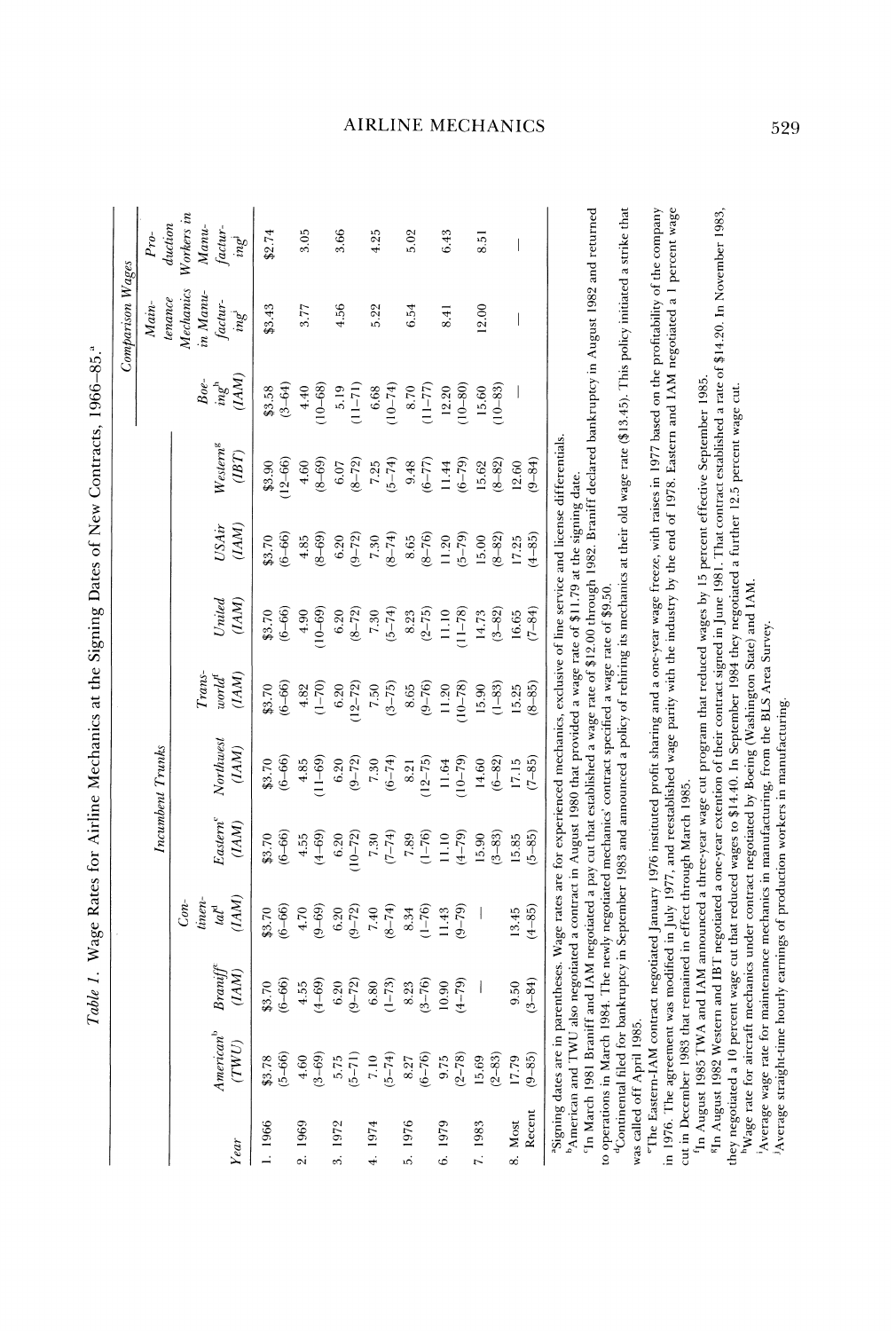|                      |                                                   |                                          |                           | Mechanics' Average Wage Rates <sup>b</sup> |                                               | Coefficient of                         |
|----------------------|---------------------------------------------------|------------------------------------------|---------------------------|--------------------------------------------|-----------------------------------------------|----------------------------------------|
| Date                 | Number of<br>Airlines in<br>Industry <sup>a</sup> | Number of<br>Mechanics<br>and Inspectors | Current<br><b>Dollars</b> | 1970 Dollars                               | Relative to<br><b>Contract Rate</b><br>at UAL | Variation of<br>Mechanics'<br>$Wage^c$ |
| 1. Aug. 1970         | 27                                                | 38,074                                   | 5.37                      | 5.37                                       | .98                                           | .039                                   |
| 2. Aug.-Nov.<br>1975 | 26                                                | 37,362                                   | 8.20                      | 5.92                                       | 1.02                                          | .042                                   |
| 3. Sept. 1980        | 30                                                | 39,278                                   | 12.43                     | 5.86                                       | .97                                           | .061                                   |
| 4. June 1984         | 39                                                | 36,252                                   | 16.04                     | 6.00                                       | .96                                           | .144                                   |

| Table 2. Employment and Wage Rates of Airline Mechanics at Scheduled Airlines, 1970, 1975, |  |  |                 |  |  |  |
|--------------------------------------------------------------------------------------------|--|--|-----------------|--|--|--|
|                                                                                            |  |  | 1980, and 1984. |  |  |  |

Source: BLS Industry Wage Surveys: Scheduled Airlines (various issues).

<sup>a</sup>Excludes intra-Alaska and intra-Hawaii carriers.

<sup>b</sup>Wage rates include license premiums and line-service premiums. The contract rate at United Airlines includes the maximum of two license premiums.

Author's calculations based on reported wage distributions.

tinental) underwent bankruptcy and all the trunks incurred large operating losses.<sup>6</sup>

Some observers have interpreted the recent movement away from a uniform industry wage as a permanent structural change engendered by deregulation. Others have argued that airline-specific wage concessions reflect the interaction of general economic conditions and a newly competitive product market structure, and that improving economic conditions will renew pressure for uniform wages among the carriers. At this stage, however, it is unclear whether wage dispersion will persist or the industry will eventually return to a more uniform wage structure.

Further evidence on the distribution of wage rates within the scheduled airline industry is presented in Table 2. This table presents wage data for airline mechanics from BLS industry wage surveys conducted in 1970, 1975, 1980, and 1984. Average wage rates in the industry are. closely linked to the contract rates reported in Table 1. There is a downward shift in the industry average wage rate relative to the contractual rate at United Airlines (often considered the industry leader in negotiations with mechanics before deregulation) after 1975. Wage dispersion within the industry also increased in the most recent survey, as shown by the doubling of the coefficient of variation of wage rates between 1980 and 1984. The 1984 wage distribution shows a small concentration of wage rates some 20–40 percent below the industry mean wage, whereas the earlier distributions are unimodal and highly concentrated.

Tables 1 and 2 also present evidence on time-series variability of real and relative wage rates of airline mechanics. Outside of the air transport industry, the aircraft and parts industry is a major employer of aircraft mechanics.<sup>7</sup> The wage chronology for mechanics at Boeing suggests that wage rates have been very similar in the two industries. Relative wage rates between the aircraft assembly and scheduled airline industries did not change between 1978 and 1983. The same conclusion emerges from a comparison of mechanics' wage rates and

 ${}^{6}$ For the economy as a whole, the 1982 recession was deeper but shorter-lived than the 1973-74 recession. In the airline industry, sales as measured by revenue passenger miles were more or less constant between 1973 and 1975 and between 1980 and 1982 (compared with an average annual growth rate of revenue passenger miles of 6.4 percent per year over the 1971-84 period). Real average passenger fares fell about 5 percent between 1974 and 1975, and about 10 percent between 1981 and 1982.

According to 1980 Census data, 52 percent of aircraft mechanics are employed in the air transportation industry, of which roughly two-thirds are employed in the certified airline industry. Some 20 percent of aircraft mechanics are employed in the aircraft and parts industry, and another 20 percent in the military.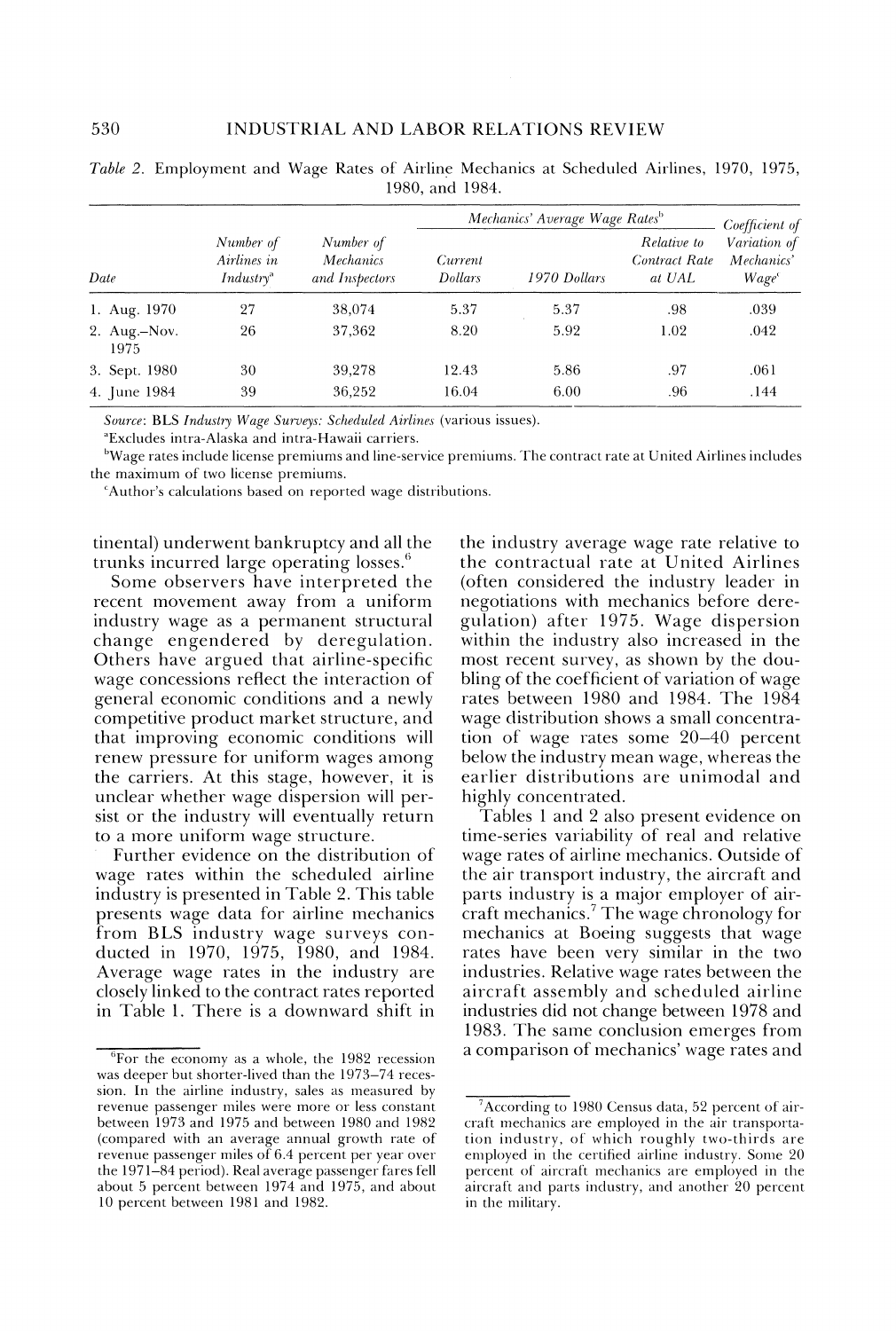average wage rates of maintenance mechanics or production workers in manufacturing. Relative to either rate, airline mechanics' wages have been more or less constant since the 1969 round of contract negotiations. Relative to the Consumer Price Index, airline mechanics' average wage rates have been approximately constant since 1975.

The similarity among contract provisions at the major airlines extends to most aspects of compensation, including pensions, vacations, and health plans. In addition, the major airlines that have not negotiated wage concessions since 1982 (American, Northwest, United, and USAir) have all introduced two-tiered wage schedules.<sup>8</sup> Twotiered schedules have also recently spread among the smaller unionized carriers in the industry.<sup>9</sup>

The pattern of the wage data in Table 1 contrasts sharply with the pattern of the firm-specific employment data in Table 3.<sup>10</sup> Although wages remained relatively constant across firms from 1966 to 1983, employment growth varied substantially. Between 1970 and 1978, for example, mechanics' employment fell about 10 percent at American, Continental, and Transworld, and about 20 percent at United. During the same period, employment grew or remained approximately constant at the other airlines. In spite of this variation across firms in employment demand, airline mechanics were remarkably successful in maintaining a homogeneous wage structure. Until the most recent years there is no indication that mechanics' unions adjusted contractual wage rates in response to firm-specific factors.

The implication of this homogeneous industry wage structure is that a firm-byfirm analysis of wage determination for airline mechanics is likely to be misleading. Several authors have recently estimated models in which unions determine wages at the firm level subject to the constraint imposed by the firm's labor demand function.<sup>11</sup> Although such a model may be useful in describing wage developments in other industries, and may turn out to be useful in describing developments in the airline industry after 1983, it gives few insights into the homogeneous wage structure that prevailed in this industry before 1983.

#### Employment

Table 3 summarizes levels and growth rates of the employment of maintenance workers (about 75 percent of whom are mechanics or inspectors) at 11 major airlines and in the industry as a whole. In 1970, the trunk airlines accounted for 93 percent of total industry employment. Between 1970 and 1978, maintenance employment at the trunks fell by about 12 percent. During the same period, employment at the local service airlines increased by 70 percent, causing the share of employment at the trunks to fall to 87 percent in 1978. This trend persisted after 1978, with some increase in the relative growth rate of maintenance employment at the nontrunk airlines. In 1984, the trunks' share of industry employment was 80 percent.

To place these employment trends in perspective, Table 4 presents an overview of flight activity in the industry. Because industry output grew during the past 15 years while employment fell, measured output per maintenance employee has increased dramatically. Between 1970 and 1978 productivity increased rapidly at both the larger trunk airlines (where newer widebody aircraft replaced first-generation

<sup>&</sup>lt;sup>8</sup>The schedule at American Airlines, for example, provides approximately 25 percent lower discounted earnings for new hires during their first 12 years with the firm than for incumbent workers with similar qualifications. Two-tiered schedules were introduced in the February 1983 contract at American: in the July 1984 contract at United; in the April 1985 contract at USAir; and in the July 1985 contract at Northwest.

<sup>&</sup>lt;sup>9</sup>Two-tiered wage schedules were introduced in April 1982 at Piedmont; in June 1982 at Ozark; and in June 1983 at Republic.

<sup>&</sup>lt;sup>10</sup>The employment data in Table 3 represent fourth quarter employment in 1970 and year-end employment in 1978 and 1984 for all maintenance and related workers. A comparison of these data with those in Table 2, measuring the employment of mechanics and inspectors recorded in the industry wage surveys, suggests that some 70-80 percent of maintenance employees are mechanics or inspectors.

<sup>&</sup>lt;sup>11</sup>See, for example, Dertouzos and Pencavel (1981) or Pencavel (1984).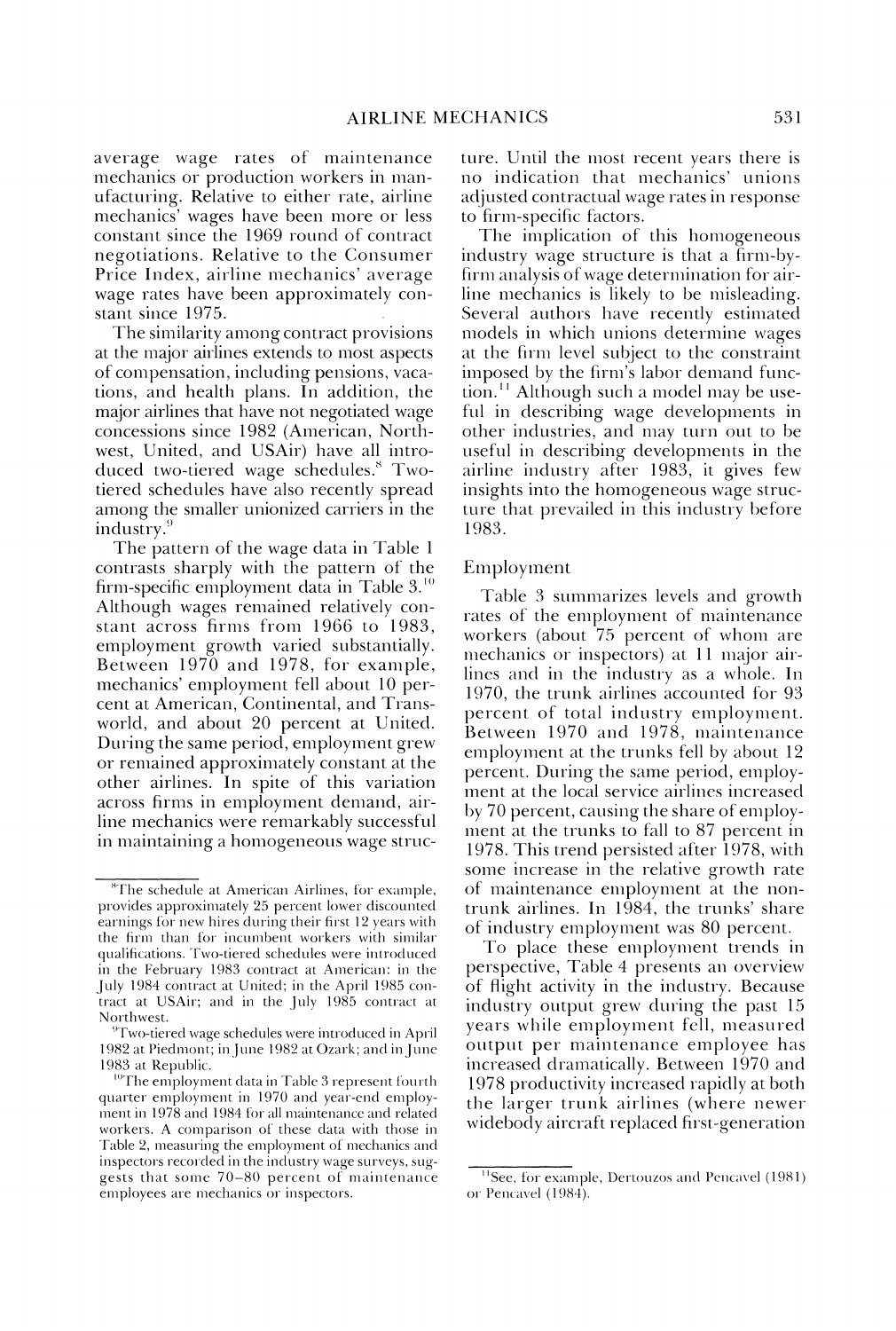| ł<br>י<br>י<br>ı                                                  |
|-------------------------------------------------------------------|
| 5.54<br>م<br>فا                                                   |
| $\tilde{H}$<br>¢                                                  |
| $\frac{1}{2}$<br>$\ddot{\phantom{0}}$<br>$\overline{\phantom{a}}$ |
| l<br>ì<br>-<br>-<br>1                                             |
| Asintansana Worker<br>j                                           |
| ľ                                                                 |
| .<br>.<br>.<br>the same of the same company and<br>í<br>i<br>I    |
|                                                                   |
| -<br>F                                                            |

 $\bar{\beta}$ 

| Year |                                                                                                                                                                                                                                                                                                                                                                                                                                                                                                                                     | $Ameri$ -<br>$can^{\flat}$ | $Branif^{c}$ $nendt$ | Conti  | $Delta^c$                | Eastern | North-<br>$west^!$ | Nationa <sup>r</sup><br>PanAm                                                                                                                                                                                                                                         | Trans-<br>$word$ |               | United <sup>th</sup> US Air <sup>1</sup> | Westrm                                |        | Total 11 Total All<br>Airlines Carriers                                                                                                                                                                                                                                                                                                                                               | Airlines<br><b>Share</b><br>$\overline{z}$ |
|------|-------------------------------------------------------------------------------------------------------------------------------------------------------------------------------------------------------------------------------------------------------------------------------------------------------------------------------------------------------------------------------------------------------------------------------------------------------------------------------------------------------------------------------------|----------------------------|----------------------|--------|--------------------------|---------|--------------------|-----------------------------------------------------------------------------------------------------------------------------------------------------------------------------------------------------------------------------------------------------------------------|------------------|---------------|------------------------------------------|---------------------------------------|--------|---------------------------------------------------------------------------------------------------------------------------------------------------------------------------------------------------------------------------------------------------------------------------------------------------------------------------------------------------------------------------------------|--------------------------------------------|
|      | 1970                                                                                                                                                                                                                                                                                                                                                                                                                                                                                                                                | 6,666                      | 1,013                | 1,189  | 3,367                    | 6,237   | 1,597              | 6,442                                                                                                                                                                                                                                                                 | 6,570            | 10,447        | 1,078                                    | 1,320                                 | 45,926 | 49,331                                                                                                                                                                                                                                                                                                                                                                                | 93                                         |
|      | 1978                                                                                                                                                                                                                                                                                                                                                                                                                                                                                                                                | 6,211                      | 1,006                | 1,078  | 3,564                    | 6,516   | 1,351              | 4,257                                                                                                                                                                                                                                                                 | 5,752            | 8,193         | 1,178                                    | 1,374                                 | 40,480 | 46,302                                                                                                                                                                                                                                                                                                                                                                                | 87                                         |
|      | 1984                                                                                                                                                                                                                                                                                                                                                                                                                                                                                                                                | 6,071                      | 343                  | 942    | 3,812                    | 6,608   | 1,547              | 3,082                                                                                                                                                                                                                                                                 | 4,372            | 6,840         | 1,464                                    | 955                                   | 36,036 | 45,263                                                                                                                                                                                                                                                                                                                                                                                | $\overline{80}$                            |
|      | 1970-78<br>Growth<br>$(\%$ /yr.)<br>Rate,                                                                                                                                                                                                                                                                                                                                                                                                                                                                                           |                            |                      | $-1.2$ | $\overline{\phantom{0}}$ | ηġ      | $-2.1$             | $-5.0$                                                                                                                                                                                                                                                                | $-1.6$           | $\frac{3}{2}$ | $\equiv$                                 | r.                                    | $-1.6$ | œ<br>$\begin{array}{c} \rule{0pt}{2.5ex} \rule{0pt}{2.5ex} \rule{0pt}{2.5ex} \rule{0pt}{2.5ex} \rule{0pt}{2.5ex} \rule{0pt}{2.5ex} \rule{0pt}{2.5ex} \rule{0pt}{2.5ex} \rule{0pt}{2.5ex} \rule{0pt}{2.5ex} \rule{0pt}{2.5ex} \rule{0pt}{2.5ex} \rule{0pt}{2.5ex} \rule{0pt}{2.5ex} \rule{0pt}{2.5ex} \rule{0pt}{2.5ex} \rule{0pt}{2.5ex} \rule{0pt}{2.5ex} \rule{0pt}{2.5ex} \rule{0$ |                                            |
| ນຕ່  | Rate,<br>1978–84<br>Growth<br>$(\%$ /yr)                                                                                                                                                                                                                                                                                                                                                                                                                                                                                            |                            | $-16.4$              | $-2.2$ | $\Xi$                    | Οİ      | 2.3                | $-5.2$                                                                                                                                                                                                                                                                | $-4.5$           | $-3.0$        | 3.7                                      | 5.9<br>$\begin{array}{c} \end{array}$ | $-1.9$ | $\ddot{ }$<br>$\overline{1}$                                                                                                                                                                                                                                                                                                                                                          |                                            |
|      | Employment total in 1984 is estimated by the author from published employment totals in the 1984 AMR Annual Report. Schedule P-10 shows<br><sup>a</sup> Employment of maintenance and related workers in domestic and international services. 1970 figures are fourth-quarter totals. 1978 and 1984<br>'Continental filed for bankruptcy and resumed operations at a reduced scale in September 1982<br>employment in 1984 of 4,706 workers.<br>(1984 DLR:A4). Schedule 1<br>figures are year-end totals.<br>Braniff closed down in |                            |                      |        |                          |         |                    | 1982 and resumed operations in March 1984. The employment total for 1984 is taken from a report in Daily Labor Report<br>Employment is taken from Civil Aeronautics Board Form 41 Reports, Schedule P-10.<br>P-10 shows no employment of maintenance workers in 1984. |                  |               |                                          |                                       |        |                                                                                                                                                                                                                                                                                                                                                                                       |                                            |
|      | Delta merged with Northeast Airlines in August 1972. 1970 employment total includes both airlines.                                                                                                                                                                                                                                                                                                                                                                                                                                  |                            |                      |        |                          |         |                    | in 1970 and 1978. The 1970 employment total represents the average of employment for the first two quarters of 1970.                                                                                                                                                  |                  |               |                                          |                                       |        |                                                                                                                                                                                                                                                                                                                                                                                       |                                            |
|      | Schedule P-10 employment at the end of 1970 was 62 workers. The 1978 employment total represents the average of year-end employment totals<br>in 1977 and 1979. Schedule P-10 employment in 1978 was 898 workers.<br>Northwest was on strike                                                                                                                                                                                                                                                                                        |                            |                      |        |                          |         |                    |                                                                                                                                                                                                                                                                       |                  |               |                                          |                                       |        |                                                                                                                                                                                                                                                                                                                                                                                       |                                            |
|      | <sup>h</sup> Employment totals in 1978 and 1984 are estimated by the author on the basis of reported employment in the maintenance category and aircraft<br>servicing category. Schedule P-10 maintenance employment was 6,811 workers in 1978 and 5,800 in 1984<br>*PanAm and National merged in 1979. Previous employment totals include both airlines.                                                                                                                                                                           |                            |                      |        |                          |         |                    |                                                                                                                                                                                                                                                                       |                  |               |                                          |                                       |        |                                                                                                                                                                                                                                                                                                                                                                                       |                                            |
|      | 1984 employment is estimated by the author on the basis of reported employment in the maintenance category and aircraft servicing category.<br>Formerly Allegheny. All                                                                                                                                                                                                                                                                                                                                                              |                            |                      |        |                          |         |                    | legheny and Mohawk merged in April 1972. The 1970 employment total includes both airlines.                                                                                                                                                                            |                  |               |                                          |                                       |        |                                                                                                                                                                                                                                                                                                                                                                                       |                                            |

<sup>k</sup>Total employment of all scheduled carriers including all-cargo carriers. 1970 figure is from the F.A.A. Statstiad Handbook of Aviation (1971 edition).<br>1978 and 1984 figures are taken from the Air Transport Association, Schedule P-10 maintenance employment was 655 workers in 1984.

532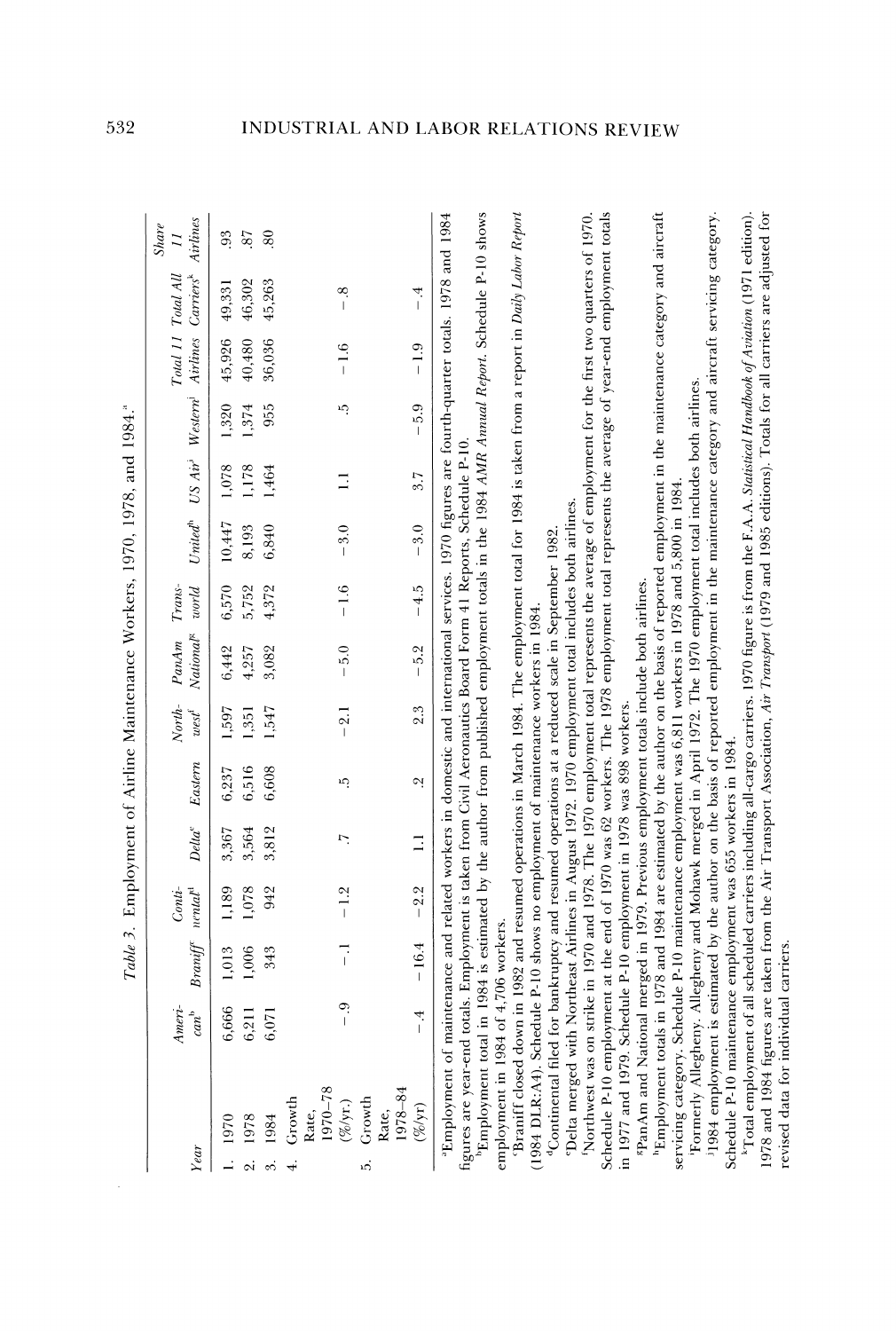|                |                                           |                      | Available Ton-Miles (millions) |                                              |                             | Available Ton-Miles Per<br>Maintenance Worker (millions) |
|----------------|-------------------------------------------|----------------------|--------------------------------|----------------------------------------------|-----------------------------|----------------------------------------------------------|
| Year           |                                           | 11 Major<br>Airlines | All Carriers                   | Output Share-<br>11 Major<br><b>Airlines</b> | 11 Major<br><b>Airlines</b> | <b>All Carriers</b>                                      |
|                | 1970                                      | 39,407               | 43,722                         | .90                                          | .858                        | .886                                                     |
| 2.             | 1978                                      | 50,403               | 56,869                         | .89                                          | 1.245                       | 1.228                                                    |
| 3.             | 1984                                      | 56,162               | 75,763                         | .74                                          | 1.558                       | 1.674                                                    |
| 4.             | Growth Rate.<br>1970-78<br>(percent/year) | 3.1                  | 3.3                            |                                              | 4.8                         | 4.2                                                      |
| 5 <sub>1</sub> | Growth Rate,<br>1978-84<br>(percent/year) | 1.8                  | 4.9                            |                                              | 3.8                         | 5.3                                                      |

Table 4. Growth Rates and Shares of Airline Output and Output per Employee, 1970, 1978, and 1984.

Source: Output data are taken from Civil Aeronautics Board, Air Carrier Traffic Statistics (various issues).

jet aircraft) and the smaller airlines (where smaller jet aircraft replaced turboprop aircraft). After 1978, however, productivity growth slowed at the trunks while it increased sharply in the rest of the industry. Since 1978, the smaller airlines, responding to expanding market opportunities, have significantly increased the length of their flights and the size of their aircraft.<sup>12</sup> These changes have been associated with rapid increases in ton-miles and seat-miles per departure and per maintenance employee.

Although output and employment shares of the trunks have both declined sharply since 1970, the drop in output share occurred after 1978, whereas the drop in employment share started earlier. In 1984, the trunks' employment share exceeded their output share by 6 percent. In part, this difference may reflect the contractingout of maintenance services by the smaller airlines—often to the trunks themselves.<sup>13</sup> On balance, however, the output and employment data suggest that most of the decline in the trunks' share of maintenance employment in the industry since 1970 is attributable to the decline in their share of industry output. This hypothesis is tested in the next section using data from four major trunk airlines: American, Eastern, Transworld, and United.

## Changes in Productivity of Maintenance Employees

Between 1978 and 1984, the combined output of the four largest trunk airlines (American, Eastern, Transworld, and United) increased by 14 percent. During the same period, their combined maintenance employment fell 10 percent. Although some of this improved productivity represents a longer-term trend, it is interesting to ask whether deregulation contributed to the rate of growth of maintenance productivity at the airlines. Several recent changes associated with deregulation may have led to an increase in trend productivity growth after 1978. These include the shift toward hub-based routing

<sup>&</sup>lt;sup>12</sup>For example, Piedmont Airlines increased its available ton-miles and available seat miles at a rate of approximately 28 percent per year from 1978 to 1984. Over the same period, maintenance employment and scheduled departures grew at only 8 percent per year. The increase in capacity came from the replacement of turboprop aircraft by two- and threeengine jet aircraft, and associated increases in seats per aircraft (from 86 in 1978 to 126 in 1984) and flight length (from 181 miles in 1978 to 347 miles in 1984).

<sup>&</sup>lt;sup>13</sup>People's Express, for example, employs none of its own airline mechanics.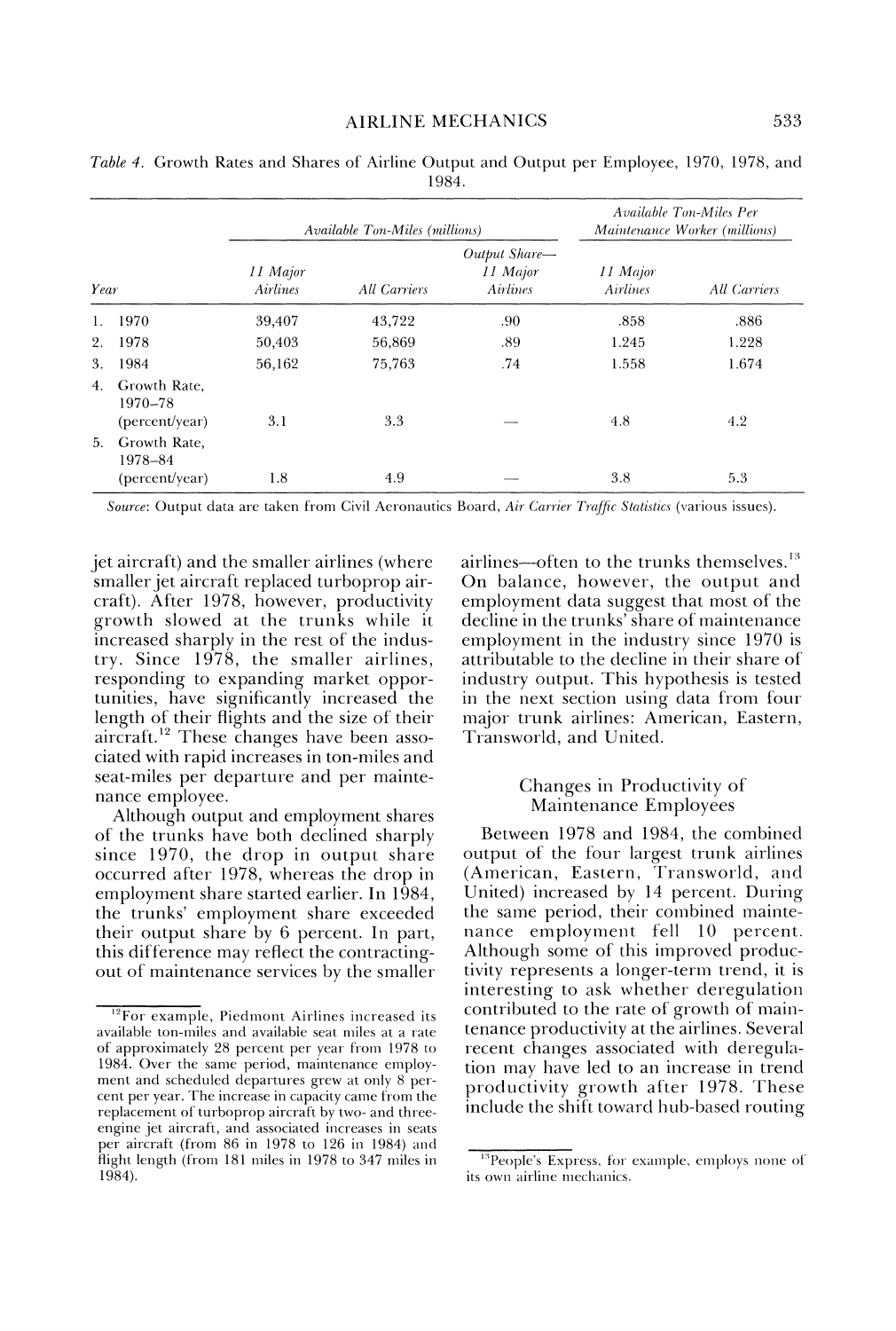systems, which permit more centralized line service maintenance, and negotiated changes in work rules and staffing requirements.

In order to investigate the rate of growth of maintenance productivity, I fit a variety of employment functions for mechanics at the four major trunks.<sup>14</sup> These functions express current maintenance employment in terms of airline-specific constants and trends, as well as lagged employment and current flight activity. The inclusion of lagged employment captures the idea that employment adjusts slowly to output fluctuations. Flight activity is modeled in two alternative ways. In the first case, I represent airline output by departures, and control for the composition of aircraft and routes by including measures of seats per aircraft and flight length. In the second case, I control for aircraft and route composition by including a measure of ton-miles per departure. The latter specification permits maintenance employment to depend on arbitrary combinations of output as measured by departures or available tonmiles.

A preliminary investigation revealed no systematic wage effects on employment levels at the four airlines. In view of the stability of real wage rates over time, however, and in the absence of data on prices of substitutes for mechanics' services, it is not surprising that the estimated wage effects are small and imprecise. I therefore concentrate on the link between employment and output, and changes in output per worker over time.

The estimated employment demand functions are presented in Table 5. The employment functions are fitted as a fourequation seemingly unrelated regression, with equality restrictions on the coefficients of lagged employment and output.<sup>15</sup> Test results presented in row 7 of Table 5 indicate substantial conformity with the hypothesis of constant returns to scale in maintenance activities, after controlling for partial-adjustment.<sup>16</sup> This restriction is therefore imposed on the estimated employment functions in Table 5.

The first two columns of the table present employment functions with no allowance for changes in productivity growth after 1978. The overall fit of the employment function is similar for the two specifications, and there is no strong basis for choosing between them. The estimated coefficients suggest that a 10 percent increase in output brings about a  $6-7$  percent increase in employment within the year, and a proportional change in employment within three years.

The implied decompositions of employment changes between 1978 and 1984 are presented in Table 6. For each airline, two decompositions are presented, depending on the choice of output specification. The decompositions show a declining demand for maintenance employment at all four airlines attributable to secular productivity growth. The productivity component is relatively large at United Airlines, and is roughly similar between the two specifications for all the airlines except Transworld. The productivity effect is partially offset by increases in the size of aircraft and length of flight, or alternatively by increases in tonmiles per departure. Changes in employment attributable to changes in output are large and negative at Transworld and United, and relatively small at American and Eastern.

Columns  $(3)$  and  $(4)$  of Table 5 present employment functions that permit airlinespecific shifts in the rate of growth of maintenance productivity after 1978. The trend shifts are imprecisely measured, and the hypothesis that they are jointly equal to zero

$$
\log E_n = a_i + b_i t + \lambda \log E_{n-1} + \theta \log F_n + \gamma x_n + \epsilon_n
$$

<sup>&</sup>lt;sup>14</sup>The choice of the four major trunks is somewhat arbitrary. Most of the other incumbent trunks were affected by mergers, forced reorganization, or prolonged strikes in 1970-84.

Tests for coefficient equality were insignificant at 20 percent significance levels in all cases.

<sup>&</sup>lt;sup>16</sup>The fitted employment demand functions have the form

where  $E_{ii}$  represents maintenance employment at airline i in period t,  $a_i$  and  $b_i$  are airline-specific constants and trends,  $F_{ii}$  represents departures at airline  $i$  in period  $t$ ,  $x_{it}$  represents a control for aircraft and routes, and  $\epsilon_{ii}$  is an error term. The hypothesis of a one-toone employment-output relation is represented by  $\theta =$  $1 - \lambda$ .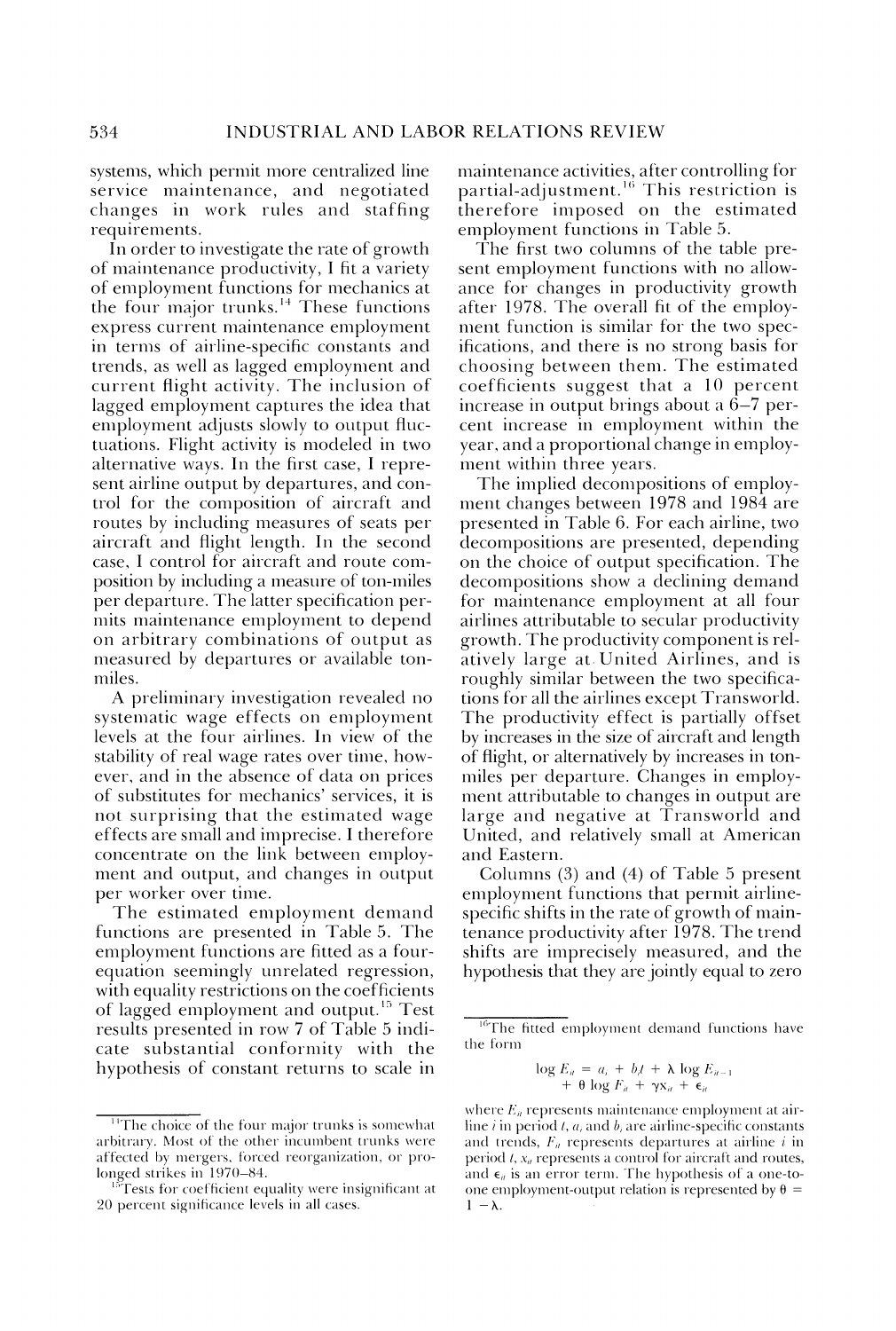## **AIRLINE MECHANICS**

|    |                                                         |                  |              | Dependent Variables: Logarithm of Maintenance Employment |                                 |                   |                    |
|----|---------------------------------------------------------|------------------|--------------|----------------------------------------------------------|---------------------------------|-------------------|--------------------|
|    |                                                         | No Trend Shift   |              |                                                          | Airline-Specific Trend<br>Shift |                   | Common Trend Shift |
|    | Function                                                | $\left(1\right)$ | (2)          | (3)                                                      | (4)                             | (5)               | (6)                |
|    | Logarithm of Lagged Employment                          | .36<br>(.07)     | .30<br>(.07) | .33<br>(.08)                                             | .23<br>(.09)                    | .36<br>(.07)      | .25<br>(.09)       |
| 2. | Logarithm of Departures                                 | .64<br>(.07)     | .70<br>(.07) | .67<br>(.08)                                             | .77<br>(.09)                    | .64<br>(.07)      | .75<br>(.09)       |
| 3. | Logarithm of Flight Length                              | .10<br>(.13)     |              | .18<br>(.18)                                             |                                 | .17<br>(.14)      |                    |
| 4. | Logarithm of Average Aircraft<br><b>Size</b>            | .31<br>(.20)     |              | .49<br>(.26)                                             |                                 | .51<br>(.23)      |                    |
| 5. | Logarithm of Ton-Miles per<br>Departure                 |                  | .28<br>(.13) |                                                          | .40<br>(.17)                    |                   | .41<br>(.15)       |
| 6. | 1978 Trend Shift Estimates:                             |                  |              |                                                          |                                 |                   |                    |
|    | (a) American                                            |                  |              | $-.009$<br>(.010)                                        | $-.010$<br>(.010)               | $-.007$<br>(.007) | $-.014$<br>(.008)  |
|    | (b) Eastern                                             |                  |              | .005<br>(.011)                                           | $-.002$<br>(.015)               | $-.007$<br>(.007) | $-.014$<br>(.008)  |
|    | (c) Transworld                                          |                  |              | $-.003$<br>(.014)                                        | $-.016$<br>(.017)               | $-.007$<br>(.007) | $-.014$<br>(.008)  |
|    | (d) United                                              |                  |              | $-.022$<br>(.018)                                        | $-.029$<br>(.022)               | $-.007$<br>(.007) | $-.014$<br>(.008)  |
| 7. | Probability Value of Test for Unit<br>Output Elasticity | .64              | .32          | .44                                                      | .97                             | .59               | .96                |
| 8. | Standard Error                                          | .050             | .058         | .043                                                     | .057                            | .046              | .059               |

Table 5. Maintenance Employment Functions for Four Major Airlines, 1971–84. (standard errors in parentheses)

Note: Regressions included unrestricted airline-specific constants, unrestricted airline-specific trends, and dummy variables for strikes at Transworld (1973) and United (1975, 1979). Coefficients on lagged employment, departures, and available ton-miles are restricted to be equal across airlines. The sum of the coefficients on lagged employment and departures is restricted to unity. The probability values of the test for this restriction are reported in row 7.

is easily accepted at conventional significance levels.<sup>17</sup> The estimates differ somewhat between the two specifications, although they suggest that the largest increase in trend productivity growth occurred at United. The point estimates of the change in productivity at United imply that maintenance employment was approximately 20 percent lower in 1984 than it would have been in the absence of a shift in trend, although the estimated cumulative effect is imprecise, and insignificantly different from zero by conventional stan-

 $17$ The probability values of the test statistics for no shift in trend after 1978 are .46 and .35, respectively, for the employment functions in columns  $(3)$  and  $(4)$ . dards.<sup>18</sup> Apart from the distinction between secular and post-1978 productivity trends, the decompositions of employment changes associated with the specifications in columns  $(3)$  and  $(4)$  are very similar to those presented in Table 6.

Finally, the last two columns of Table 5 present employment functions estimated

 $18$ In a first-order autoregressive model with a coefficient of  $\lambda$  on the lagged dependent variable, the effect of a change in trend of  $\delta$  percent at some reference period yields a cumulative effect of  $\delta[t + (t-1)\lambda + (t-2)\lambda^2 + ... + \lambda'^{-1}]t$  periods later. Over a six-year interval, the cumulative effect is 7.28 if  $\lambda$  = 0.2 and 88 if  $\lambda = 0.3$ . A rough estimate of the standard error for the cumulative effect can be obtained by multiplying the standard error of the estimated trend shift  $(\delta)$  by the appropriate cumulative factor.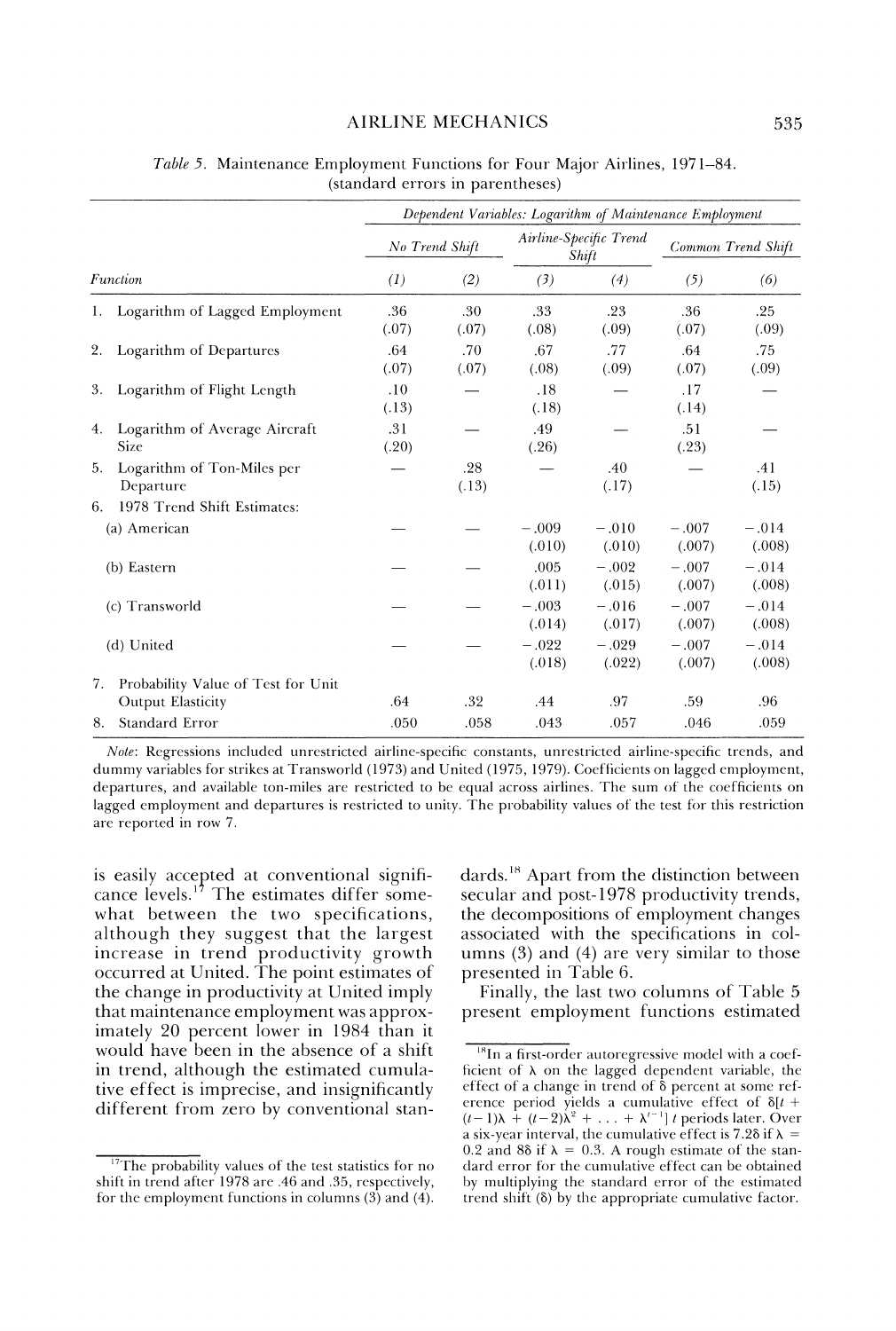|    |                                         |                   |        | Predicted Percentage Changes in Employment <sup>a</sup> |         |            |         |                  |         |
|----|-----------------------------------------|-------------------|--------|---------------------------------------------------------|---------|------------|---------|------------------|---------|
|    |                                         | American          |        |                                                         | Eastern | Transworld |         | United           |         |
|    | Source                                  | $\left( I\right)$ | (2)    | $\left( I\right)$                                       | (2)     | (I)        | (2)     | $\left(1\right)$ | (2)     |
| 1. | Change in Departures                    | $\cdot$ 4         | $.2\,$ | $-2.5$                                                  | $-4.0$  | $-33.6$    | $-35.2$ | $-10.8$          | $-11.2$ |
| 2. | Change in Flight<br>Length              | 1.4               |        | 2.8                                                     |         | 1.5        |         | 2.7              |         |
| 3. | Change in Seats per<br>Aircraft         | 7.2               |        | 8.3                                                     |         | 15.7       |         | 7.1              |         |
| 4. | Change in Ton Miles<br>per Departure    |                   | 6.0    |                                                         | 12.1    |            | 12.3    |                  | 8.9     |
|    | 5. Trend Productivity                   | $-6.7$            | $-4.3$ | $-6.3$                                                  | $-4.4$  | $-11.4$    | $-3.5$  | $-15.0$          | $-15.1$ |
|    | Total Predicted Change<br>in Employment | 2.3               | 1.7    | 2.3                                                     | 3.7     | $-27.8$    | $-26.4$ | $-16.0$          | $-17.4$ |
|    | Actual Change in<br>Employment          |                   | $-2.3$ |                                                         | 1.4     |            | $-27.4$ | $-18.0$          |         |

Table 6. Decomposition of Employment Changes, 1978–84, Assuming No Change in Trend Productivity Growth.

<sup>a</sup>Predicted percentage changes based on estimated employment functions in Table 5. For each airline, the predicted changes in column (1) correspond to the estimated model in column (1) of Table 5, while the predicted changes in column (2) correspond to the estimated model in column (2) of Table 5.

under the hypothesis of a uniform shift in trend productivity growth at all four airlines. Again, the estimated trend shifts are imprecise and differ somewhat depending on specification. Controlling for flight length and aircraft size, the estimated shift in productivity growth is .7 percent per year, implying a cumulative effect in 1984 of about 6 percent. Controlling for ton-miles, the estimated shift is slightly larger, implying a cumulative effect of about 10 percent in 1984. These estimates suggest that maintenance employment at the four largest trunks in  $1984$  was  $5-10$  percent lower than would have been predicted on the basis of pre-1978 trends. Because of the short time period since deregulation, however, it is difficult to obtain a precise estimate of the trend change in 1978, and the data are statistically consistent with no change in productivity growth rates.

The estimates in Table 5 and the decompositions in Table 6 suggest two conclusions. First, if deregulation has caused an increase in productivity growth rates, the effect has been relatively small. Second, the major components of employment change for the four largest trunk airlines are declining departure activity (for Transworld and United) and secular productivity growth. These effects have been partially offset by increases in aircraft size and flight length, with relatively small net changes in employment at two of the trunks (American and Eastern).

On the basis of these conclusions, it is possible to estimate the effect of deregulation on maintenance employment at the trunks by calculating their relative output losses since 1978. Between 1978 and 1984, the growth rates of departures and tonmiles for the industry as a whole exceeded the respective rates at the trunks by 17 and 18 percent.<sup>19</sup> Assuming a unitary elasticity between employment and output, as suggested by the estimates in Table 5, employment would have been 15-20 percent higher at the trunks in 1984 if they had retained their pre-deregulation share of industry output. If, in addition, deregulation increased the rate of growth of maintenance productivity as suggested by the point estimates in Table 5, then employ-

<sup>&</sup>lt;sup>19</sup>Industry scheduled departures were 50,403,000 in 1978 and 56,162,000 in 1984. Scheduled departures at the 11 incumbent trunks were 3,509,000 in 1978 and 3,195,000 in 1984.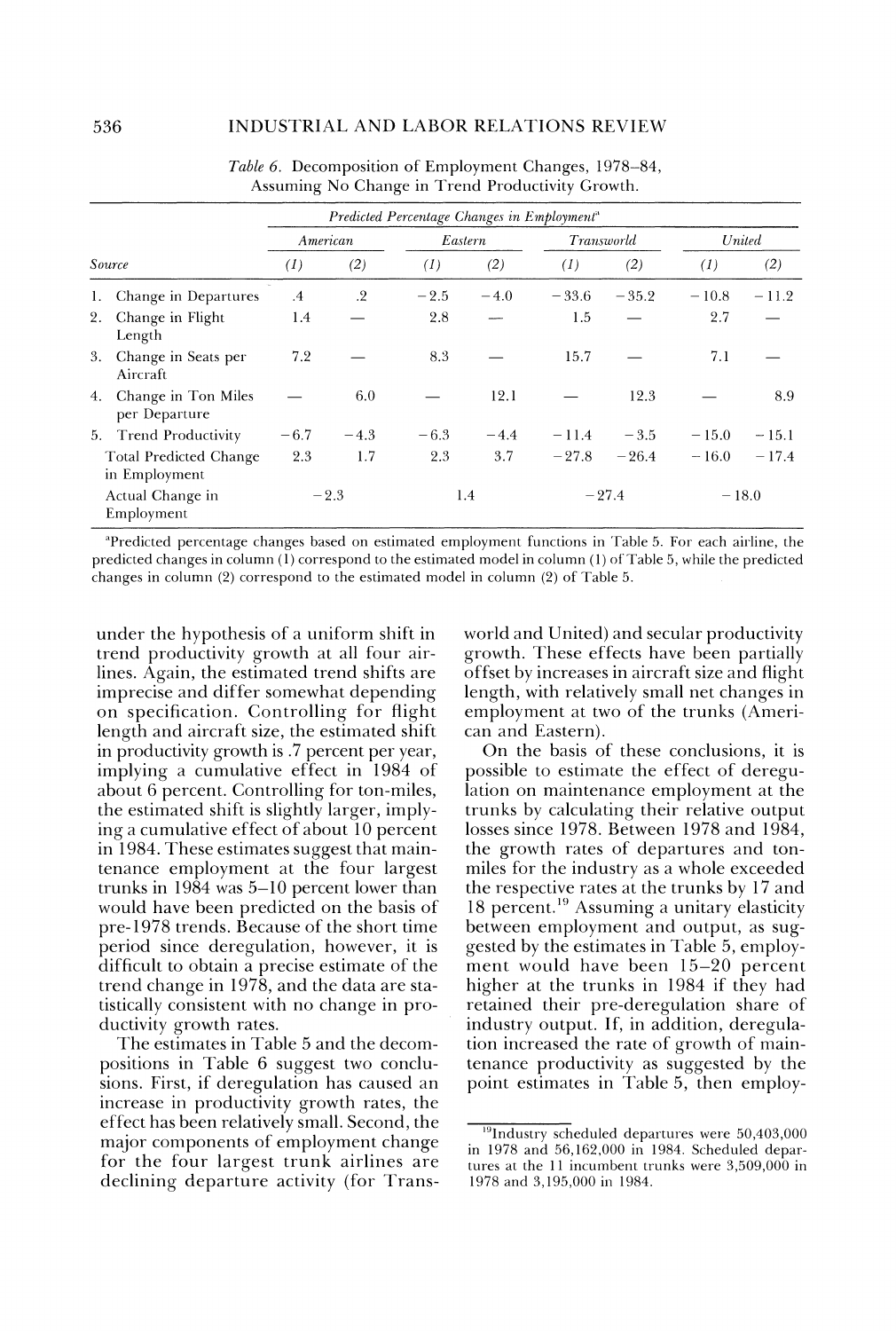ment would have been at most  $20-30$  percent higher at the trunks in the absence of deregulation.

Combining these estimates with an estimate of the wage gap between the trunks and the smaller airlines yields an estimate of the effect of deregulation on the earnings of mechanics in the airline industry. Evidence from industry wage surveys and union contracts at the smaller airlines suggests that the hourly wage gap between the trunks and other airlines was relatively small in 1984: perhaps no more than 25 percent. This gap is consistent with the difference between new-hire rates and established rates in two-tiered contracts recently introduced at many of the trunks, and with the magnitude of wage concessions recently negotiated at several of the trunks. It also represents the historical gap between mechanics' wage rates at the trunks and average hourly earnings of maintenance mechanics in manufacturing industries. Assuming a maximum 25 percent hourly wage differential, employment losses at the trunks attributable to deregulation reduced total average annual earnings of maintenance workers in the industry by approximately 5 percent below the level that would have prevailed in the absence of deregulation.

#### Summary and Conclusions

Deregulation of the airline industry has had a strong impact on the level of flight activity and the profitability of the trunk airlines.<sup>20</sup> For airline mechanics at these airlines, however, the main effect of deregulation has been to reduce employment. Although contracts at several of the trunks cut wages at the end of 1983, mechanics' real and relative wage rates were remarkably stable in the first five years of deregulation, a pattern consistent with the behavior of mechanics' wages before deregulation.

Reductions in maintenance employment at the trunks since 1978 can be attributed to several different factors, including secular productivity growth and changes in output. An analysis of the employmentoutput relationship reveals small but imprecisely measured increases in the rate of growth of productivity following deregulation. An analysis of output shares, on the other hand, reveals a 10 percentage point drop in the share of flight activity at the trunks since 1978. This loss in output share is equivalent to a 15-20 percent reduction in maintenance employment at the trunks, or a transfer of  $\dot{5},000-7,000$ maintenance jobs from the trunks to the smaller airlines. Because the wage gap between the trunks and the other airlines in the industry is small, the effect of this transfer on the average hourly earnings of mechanics in the industry is small— at most, *5* Dercent.

Deregulation may have affected pilots' earnings more than the earnings of airline mechanics.<sup>21</sup> Compared to mechanics' earnings, however, historical differentials among pilots' earnings at the trunks were relatively large. Moreover, pilots have relatively fewer employment opportunities outside the airline industrv than mechanics. These differences raise an important hypothesis for further research: is the effect of product market deregulation on wages or earnings related to the historical structure of wages in the affected industry or the gap between wage rates in that industry and wage rates for similar workers in other industries? The experience of the airline mechanics suggests that the impact of deregulation is small when interfirm and interindustry wage differentials are small. More detailed comparisons among pilots, flight attendants, and mechanics could provide useful evidence on this hypothesis.

<sup>&</sup>lt;sup>20</sup>For example, Delta Airlines suffered operating losses for the first time in its history in 1982. Braniff, Continental, Eastern, and Western, which all earned operating profits from 1970 to 1978, sustained large operating losses from 1980 to 1983. By comparison, USAir earned significantly higher operating profits after 1978 than before.

<sup>&</sup>lt;sup>21</sup> According to BLS industry wage surveys administered in 1975, 1980, and 1984, average gross monthly earnings of captains and the corresponding coefficients of variation of captains' earnings were  $$4,314$ and .15 in 1975; \$6,877 and .19 in 1980; and \$8,154 and .29 in 1984. In 1967 dollars, these average earnings levels were  $$2,676$  in 1975,  $$2,786$  in 1980, and  $$2,621$  in 1984.